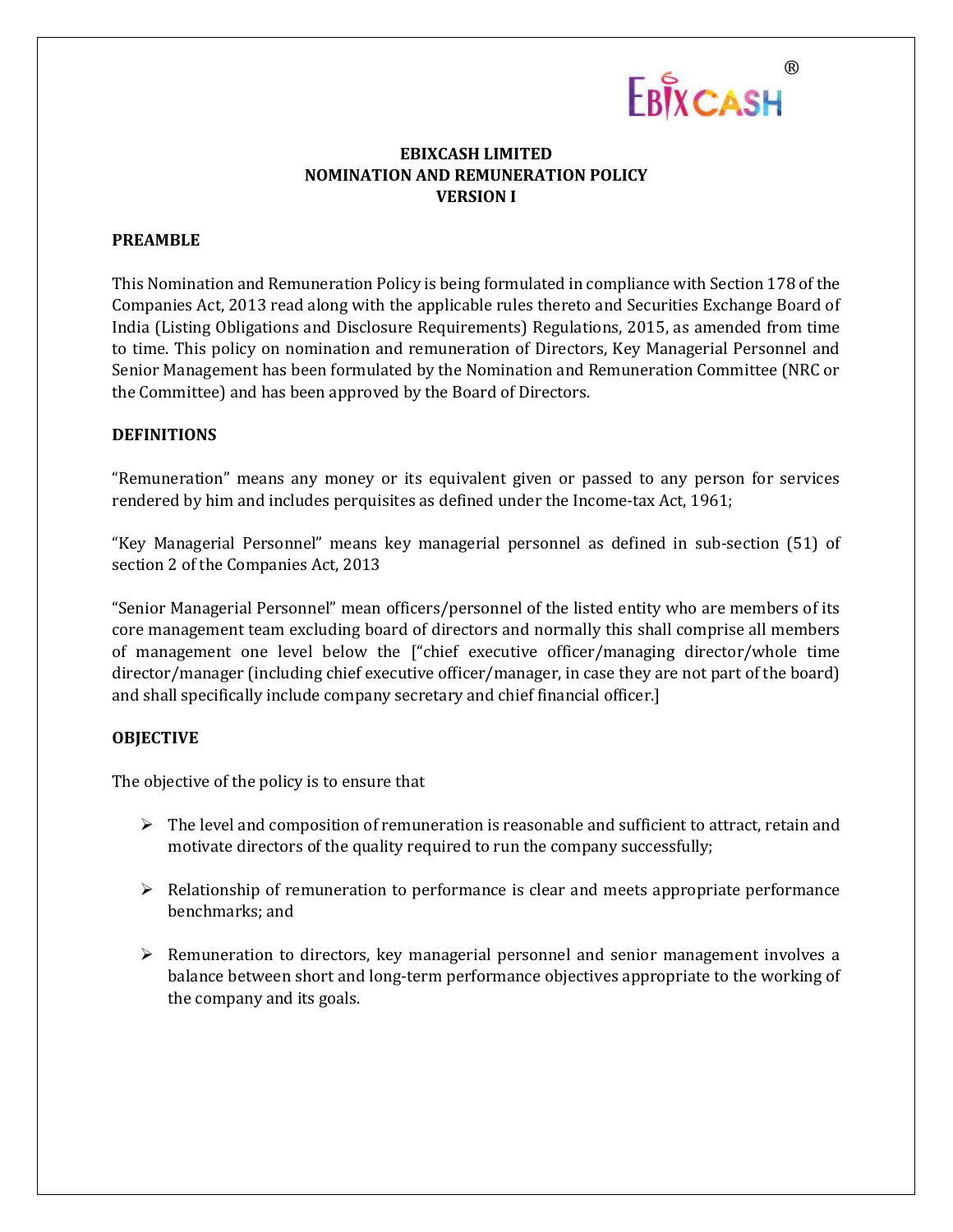

# **CONSTITUTION OF THE NOMINATION AND REMUNERATION COMMITTEE ("NRC" OR "COMMITTEE")**

The NRC means a Committee of Directors constituted under Section 178 of Companies Act, 2013, read with rules made thereunder.

- i. The Board shall determine the membership of the Committee.
- ii. The Committee shall comprise of at least three members, all of whom shall be Non-Executive Directors, and at least fifty percent of whom shall be Independent Directors.
- iii. One of the Independent Director shall be designated by the Board to serve as the Committee's Chairman. Provided that the Chairperson of the listed entity, whether Executive or Non-Executive, may be appointed as a member of the Committee and shall not chair the Committee.

### **ROLE OF THE COMMITTEE**

- $\triangleright$  Formulation of the criteria for determining qualifications, positive attributes and independence of a director and recommend to the board of directors a policy relating to, the remuneration of the directors, key managerial personnel and other employees;
- $\triangleright$  Formulation of criteria for evaluation of performance of independent directors and the board of directors;
- $\triangleright$  Devising a policy on diversity of board of directors;
- $\triangleright$  Identifying persons who are qualified to become directors and who may be appointed in senior management in accordance with the criteria laid down, and recommend to the board of directors their appointment and removal.
- $\triangleright$  Whether to extend or continue the term of appointment of the independent director, on the basis of the report of performance evaluation of independent directors.
- $\triangleright$  Recommend to the board, all remuneration, in whatever form, payable to senior management.
- $\triangleright$  To carry out any other function as is mandated by the Board from time to time and / or enforced by any statutory notification, amendment or modification, as may be applicable.
- $\triangleright$  To perform such other functions as may be necessary or appropriate for the performance of its duties.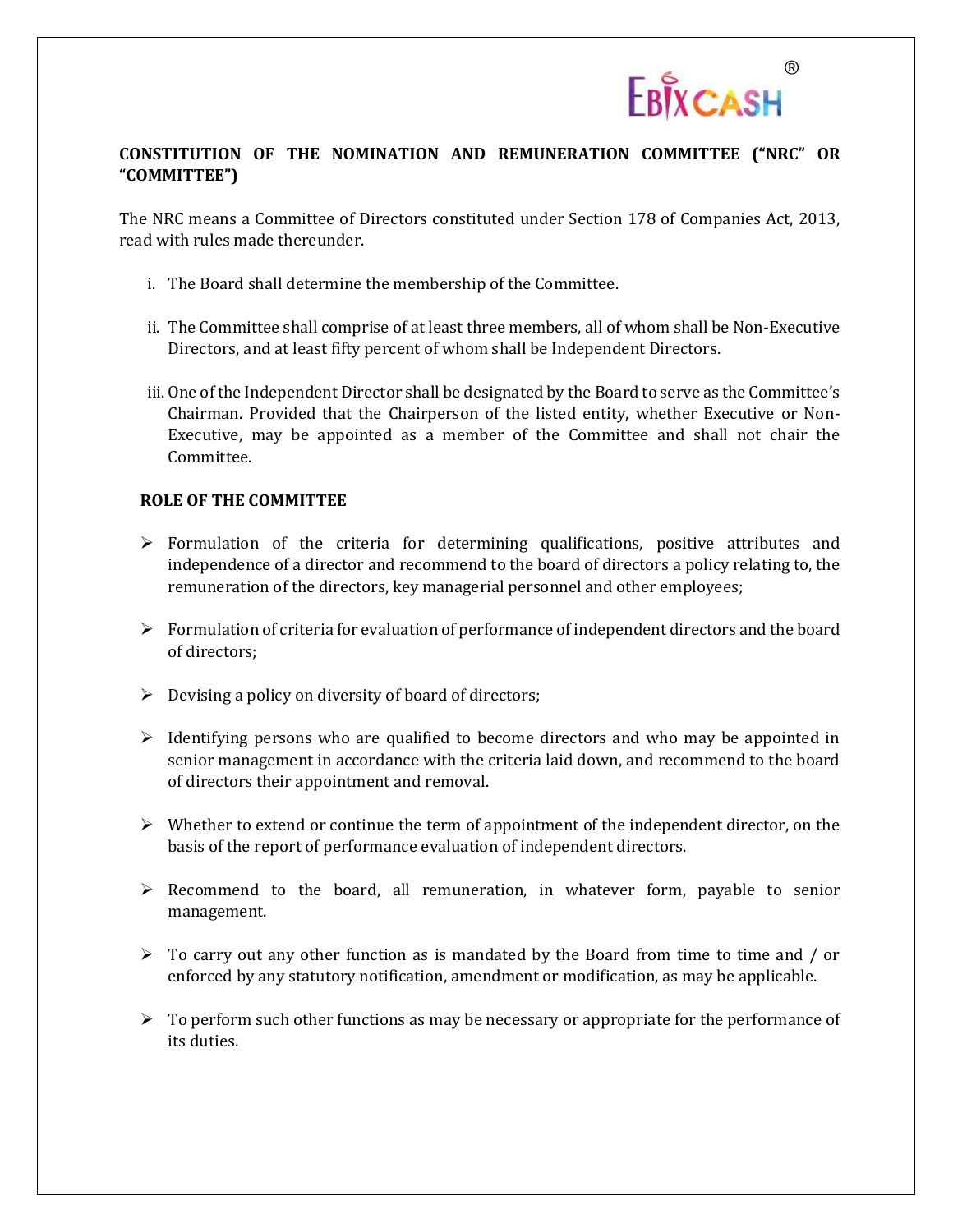

## **APPOINTMENT AND REMOVAL OF DIRECTOR, KEY MANAGERIAL PERSONNEL AND SENIOR MANAGEMENT**

- $\triangleright$  The Committee shall identify and ascertain the integrity, qualification, expertise and experience of the person for appointment as Director, KMP or at Senior Management level and recommend his / her appointment, as per Company's Policy.
- $\triangleright$  A person should possess adequate qualification, expertise and experience for the position he / she is considered for appointment. The Committee has authority to decide whether qualification, expertise and experience possessed by a person is sufficient / satisfactory for the position.
- $\triangleright$  The Company shall not appoint or continue the employment of any person as Whole-time Director who has attained the age of seventy years. Provided that the term of the person holding this position may be extended beyond the age of seventy years with the approval of shareholders by passing a special resolution.

## **LETTER OF APPOINTMENT**

Letter of appointment shall be issued by the Company to each Director, KMP and SMP based on the recommendations of the NRC on the basis of the guidelines for the same under the Companies Act, 2013 and this Policy and shall be accepted and signed by the concerned person.

### **TERM / TENURE**

- a. **Managing Director/Whole‐time Director/Manager:** The Company shall appoint or reappoint any person as its Executive Chairman, Managing Director or Executive Director for a term not exceeding five years at a time. No re‐appointment shall be made earlier than one year before the expiry of term.
- b. **Independent Director:** An Independent Director shall hold office for a term up to five consecutive years on the Board of the Company and will be eligible for re‐appointment on passing of a special resolution by the Company and disclosure of such appointment in the Board's report.

No Independent Director shall hold office for more than two consecutive terms of upto maximum of (5) Five years each, but such Independent Director shall be eligible for appointment after expiry of three years of ceasing to become an Independent Director.

Provided that an Independent Director shall not, during the said period of three years, be appointed in or be associated with the Company in any other capacity, either directly or indirectly.

At the time of appointment of Independent Director it should be ensured that number of Boards on which such Independent Director serves is restricted to seven listed companies as an Independent Director and three listed companies as an Independent Director in case such person is serving as a Whole-time Director of a listed company or such other number as may be prescribed under the Act.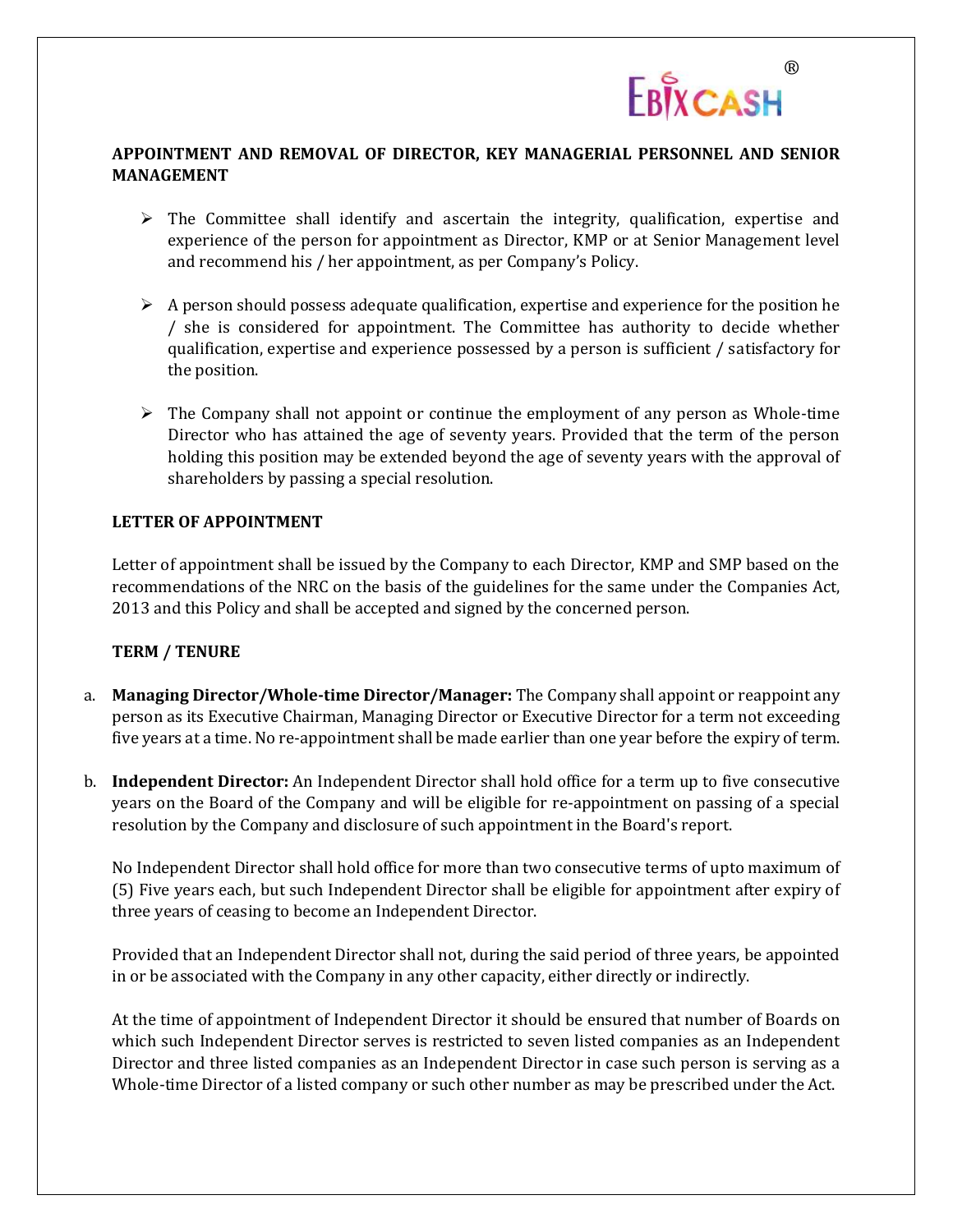

Provided further that Company shall not appoint a person or continue the directorship of any person as a non‐executive director who has attained the age of seventy five years unless a special resolution is passed to that effect, in which case the explanatory statement annexed to the notice for such motion shall indicate the justification for appointing such a person.

## **EVALUATION**

Performance Evaluation will be carried out in pursuance Section 178 of the Companies Act, 2013 read along with the applicable rules thereto and Securities Exchange Board of India (Listing Obligations and Disclosure Requirements) Regulations, 2015, as amended from time to time.

### **REMOVAL**

The Committee may recommend with reasons recorded in writing, removal of a Director, KMP or Senior Management Personnel subject to the provisions and compliance of the Companies Act, 2013, rules and regulations and the policy of the Company.

### **POLICY FOR REMUNERATION TO DIRECTORS/KMP/SENIOR MANAGEMENT PERSONNEL**

### 1) **Remuneration to Managing Director / Whole‐time Directors**

- a) The Remuneration/ Commission etc. to be paid to Managing Director / Whole‐time Directors, etc. shall be governed as per provisions of the Companies Act, 2013 and rules made there under or any other enactment for the time being in force and the approvals obtained from the Members of the Company.
- b) The Nomination and Remuneration Committee shall make such recommendations to the Board of Directors, as it may consider appropriate with regard to remuneration to Managing Director / Whole-time Directors.

### 2) **Remuneration to Non‐ Executive / Independent Directors**

- a) The Non‐Executive / Independent Directors may receive sitting fees and such other remuneration as permissible under the provisions of Companies Act, 2013. The amount of sitting fees shall be such as may be recommended by the Nomination and Remuneration Committee and approved by the Board of Directors.
- b) All the remuneration of the Non‐ Executive / Independent Directors (excluding remuneration for attending meetings as prescribed under Section 197 (5) of the Companies Act, 2013) shall be subject to ceiling/ limits as provided under Companies Act, 2013 and rules made there under or any other enactment for the time being in force. The amount of such remuneration shall be such as may be recommended by the Nomination and